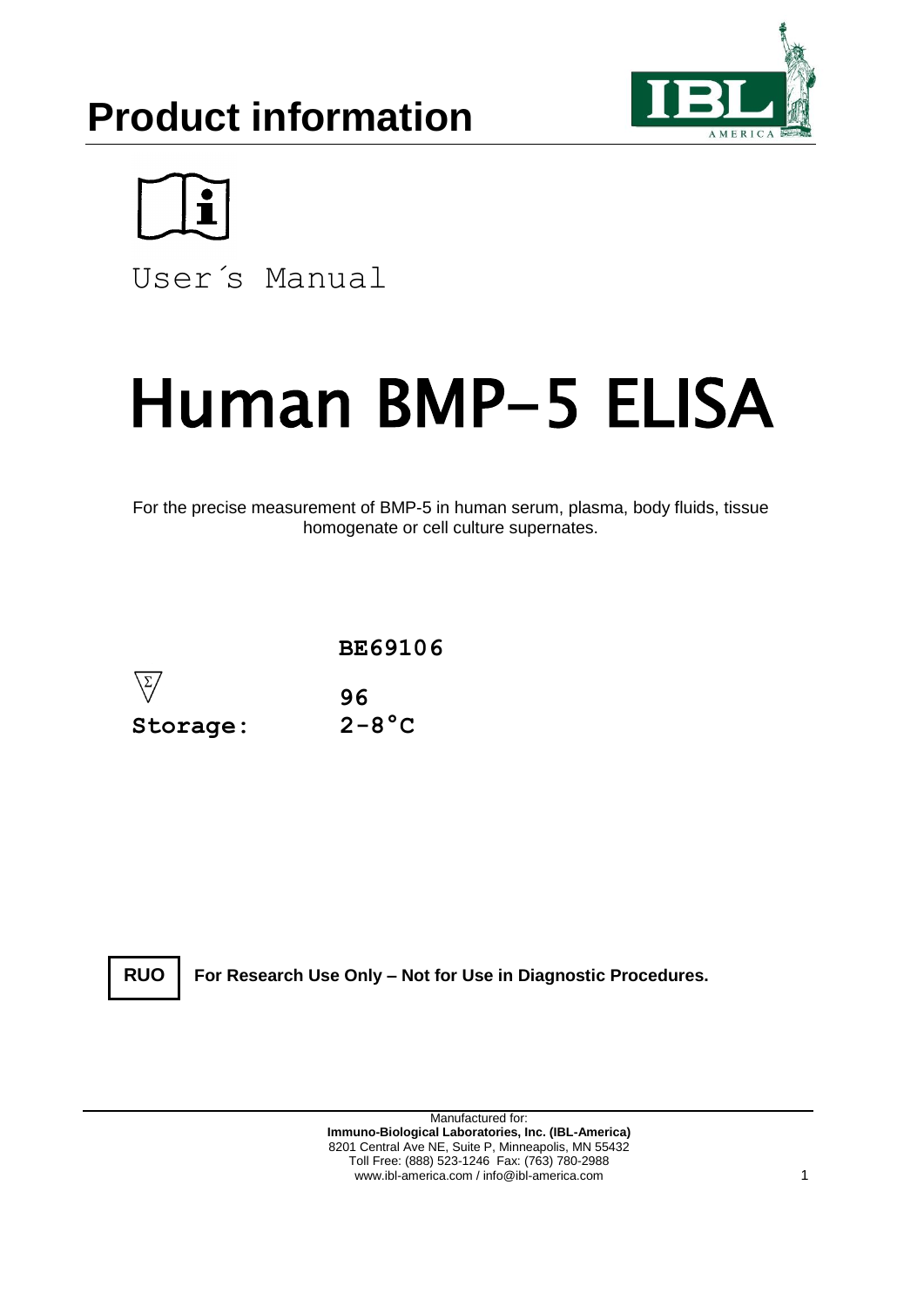# **1 INTRODUCTION**

# **1.1 Intended Use**

The IBL-America BMP-5 ELISA has been designed for the precise measurement of BMP-5 in human serum, plasma, body fluids, tissue homogenate or cell culture supernates. For research use only, not for use in diagnostic procedures.

# **1.2 Background**

Bone morphogenetic protein 5 (BMP-5) is a member of the transforming growth factor-beta superfamily of regulatory molecules. Bone morphogenetic proteins were originally identified by the ability of demineralized bone extract to induce endochondral osteogenesis in vivo in an extraskeletal site, and known for their ability to induce bone and cartilage development. BMP-5 is expressed in the trabecular meshwork and optic nerve head and may have a role in the development and normal function. It is also expressed in the lung and liver. It may play a role in certain cancers. Like other BMP's BMP5 is inhibited by chordin and noggin. This protein also act as an important signaling molecule within the trabecular meshwork and optic nerve head, and may play a potential role in glaucoma pathogenesis.

# **2 PRINCIPLE OF THE TEST**

This kit is based on a sandwich enzyme-linked immune-sorbent assay technology. An analyte-specific polyclonal antibody is pre-coated onto 96-well plates. The biotin conjugated second antibody is used as detection antibody. During the first incubation the standards and samples react with the analyte-specific pre-coated antibody. In a second incubation the biotin conjugated detection antibody completes the sandwich. After washing with wash buffer the TMB substrate is added to visualize HRP enzymatic reaction. TMB is catalyzed by HRP to produce a blue color product that changes into yellow after adding acidic stop solution. The optical density of the yellow color is proportional to the analyte captured in plate. Read the O.D. absorbance at 450nm in a microtiterplate reader, and calculate the concentration of the analyte in the sample by taking into consideration the dilution factor of the sample.

# **3 WARNINGS AND PRECAUTIONS**

- 1. This kit is for research use only, not for use in diagnostic procedures.
- 2. Before the experiment, centrifuge each kit component for several minutes to bring down all reagents to the bottom of tubes.
- 3. It is recommend to measure each standard and sample in duplicate.
- 4. Do NOT let the plate completely dry at any time! Since the dry condition can inactivate the biological material on the plate.
- 5. Do not reuse pipette tips and tubes to avoid cross contamination.
- 6. Do not use the expired components or the components from different lot numbers.
- 7. To avoid the marginal effect of plate incubation for temperature differences (the marginal wells always get stronger reaction), it is recommend to equilibrate the ABC working solution and TMB substrate for at least 30 min at 37°C before adding to wells.
- 8. The TMB substrate (Kit Component 8) is colorless and transparent before use. If not, please contact us for replacement.

# **4 REAGENTS**

#### **4.1 Reagents provided**

- 1. One 96-well microtiterplate pre-coated with anti-human BMP-5 antibody
- 2. Lyophilized human BMP-5 standards: 2 tubes (10 ng / tube)
- 3. Sample / Standard diluent buffer: 30ml
- 4. Biotin conjugated anti-human BMP-5 antibody (Concentrated): 130 μl. Dilution: 1:100
- 5. Antibody diluent buffer: 12 ml
- 6. Avidin-Biotin-Peroxidase Complex (ABC) (Concentrated): 130 μl. Dilution: 1:100
- 7. ABC diluent buffer: 12 ml
- 8. TMB substrate: 10 ml
- 9. Stop solution: 10 ml
- 10. Wash buffer (25X): 30 ml

#### **4.2 Materials required but not provided**

- 1. 37°C incubator
- 2. Microtiterplate reader (wavelength: 450nm)
- 3. Precise pipette and disposable pipette tips
- 4. Automated plate washer
- 5. ELISA shaker
- 6. 1.5 ml Eppendorf tubes
- Plate cover
- 8. Absorbent filter papers<br>9. Plastic or glass contain
- Plastic or glass container with volume of above 1 L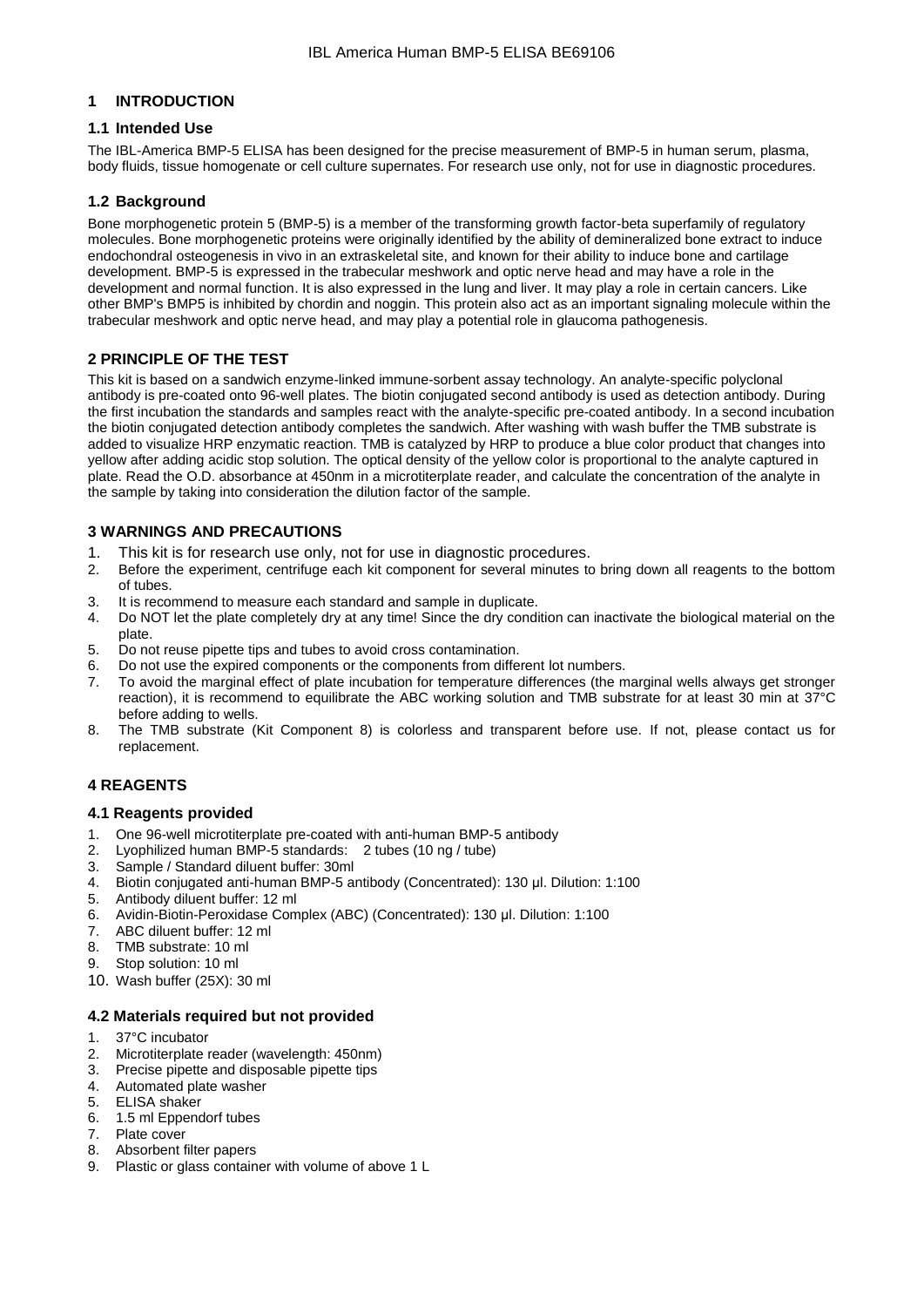# **4.3 Storage Conditions / Expiration**

Store at 4°C for frequent use, at -20°C for 8 months.

## **4.4 Preparation of sample and reagents**

#### **1. Sample**

Isolate the test samples soon after collecting, then, analyze immediately (within 2 hours). Or aliquot and store at -20°C for long term. Avoid multiple freeze-thaw cycles.

 **Tissue homogenate or body fluids, cell culture supernate:** Centrifuge to remove precipitate, analyze immediately or aliquot and store at -20°C.

 $\div$  **Serum:** Coagulate the serum at room temperature (about 4 hours). Centrifuge at approximately 1000  $\times$  g for 10 min. Analyze the serum immediately or aliquot and store at -20°C.

 $\div$  **Plasma:** Collect plasma with EDTA, heparin, citrate as the anticoagulant. Centrifuge for 15 min at 2-8°C at 1500 x g within 30 min of collection. For eliminating the platelet effect, suggesting that further centrifugation for 10 min at 2-8° C at 10000 x g. Analyze immediately or aliquot and store frozen at -20°C.

**Note:** 1. Coagulate blood samples completely, then, centrifuge, and avoid hemolysis and particles.

2. NaN<sub>3</sub> cannot be used as test sample preservative, since it is the inhibitor for HRP.

#### **>> Sample Dilution Guideline**

End user should estimate the concentration of the target protein in the test sample first, and select a proper dilution factor to make the diluted target protein concentration falls the optimal detection range of the kit. Dilute the sample with the provided diluent buffer, and several trials may be necessary in practice. The test sample must be well mixed with the diluent buffer.

 **High target protein concentration (40-400 ng/ml)**: Dilution: 1:100. i.e. Add 1μl of sample into 99 μl of Sample / Standard diluent buffer (Kit Component 3).

 **Medium target protein concentration (4-40 ng/ml)**: Dilution: 1:10. i.e. Add 10 μl of sample into 90μl of Sample / Standard diluent buffer (Kit Component 3).

 **Low target protein concentration (62.5-4000 pg/ml)**: Dilution: 1:2. i.e. Add 50 μl of sample into 50 μl of Sample / Standard diluent buffer (Kit Component 3).

**Very low target protein concentration (≤62.5 pg/ml)**: Unnecessary to dilute, or dilute at 1:2.

#### **2. Wash buffer**

Dilute the concentrated Wash buffer 25-fold (1:25) with distilled water (i.e. add 30ml of concentrated wash buffer into 720 ml of distilled water).

#### **3. Standard**

Reconstitution of the lyophilized human BMP-5 standard (Kit Component 2): standard solution should be prepared no more than 2 hours prior to the experiment. Two tubes of standard are included in each kit. Use one tube for each experiment. **(Note: Do not dilute the standard directly in the plate)**

a. 10,000 pg/ml of standard solution: Add **1 ml** of Sample / Standard diluent buffer (Kit Component 3) into one Standard (Kit Component 2) tube, keep the tube at room temperature for 10 min and mix thoroughly.

b. 4000 pg/ml of standard solution: Add **0.4 ml** of the above 10 ng/ml standard solution into **0.6 ml** sample diluent buffer (Kit Component 3) and mix thoroughly.

c. 2000 pg/ml → 62.5 pg/ml of standard solutions: Label 6 Eppendorf tubes with 2000pg/ml, 1000pg/ml, 500pg/ml, 250pg/ml, 125pg/ml, 62.5pg/ml, respectively. Aliquot **0.3 ml** of the Sample / Standard diluent buffer (Kit Component 3) into each tube. Add **0.3 ml** of the above 4000 pg/ml standard solution into 1st tube and mix thoroughly. Transfer **0.3 ml** from 1st tube to 2nd tube and mix thoroughly. Transfer **0.3 ml** from 2nd tube to 3rd tube and mix thoroughly, and so on.



BMP-5 Protein Standards [pg/ml]

**Note**: The standard solutions are best used within 2 hours. The 10,000 pg/ml standard solution should be used within 12 hours. Or store at -20°C for up to 48 hours. Avoid repeated freeze-thaw cycles.

#### **4. Preparation of Biotin conjugated anti-human BMP-5 antibody (Kit Component 4) working solution:** prepare no more than 2 hours before the experiment.

a. Calculate the total volume of the working solution: 0.1 ml / well x quantity of wells. (Allow 0.1-0.2 ml more than the total volume)

b. Dilute the Biotin conjugated anti-human BMP-5 antibody (Kit Component 4) with Antibody diluent buffer (Kit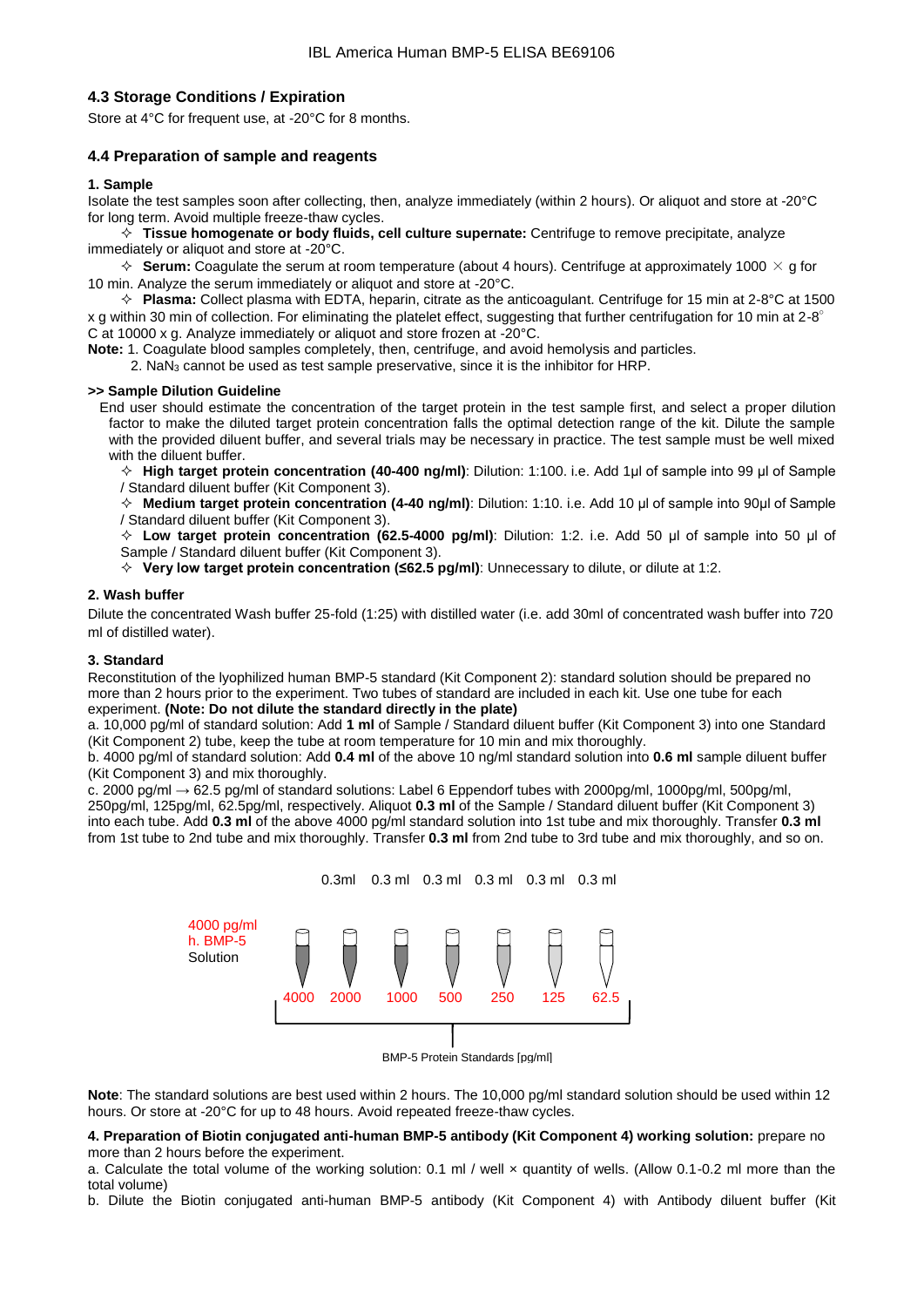Component 5) at 1:100 and mix thoroughly. i.e. Add 1 μl of Biotin conjugated anti-human BMP-5 antibody into 99 μl of Antibody diluent buffer.

#### **5. Preparation of Avidin-Biotin-Peroxidase Complex (ABC) (Kit Component 6) working solution:** prepare no more than 1 hour before the experiment.

- a. Calculate the total volume of the working solution: 0.1 ml / well × quantity of wells. (Allow 0.1 0.2 ml more than the total volume)
- b. Dilute the Avidin-Biotin-Peroxidase Complex (ABC) (Kit Component 6) with ABC diluent buffer (Kit Component 7) at 1:100 and mix thoroughly. i.e. Add 1 μl of Avidin-Biotin-Peroxidase Complex (ABC) into 99 μl of ABC diluent buffer.

# **5 ASSAY PROCEDURE**

# **5.1 General Remarks**

Before adding to wells, equilibrate the ABC working solution and TMB substrate (Kit Component 8) for at least 30 minutes at 37°C. It is recommended to plot a standard curve for each test.

# **5.2 Test Procedure**

- 1. Set standard, test sample and control (zero) wells on the pre-coated plate respectively, and then, record their positions. It is recommend to measure each standard and sample in duplicate.
- 2. Aliquot 0.1 ml of 4000 pg/ml, 2000 pg/ml, 1000 pg/ml, 500 pg/ml, 250 pg/ml, 125 pg/ml, 62.5 pg/ml standard solutions into the standard wells.
- 3. Add 0.1 ml of Sample / Standard diluent buffer (Kit Component 3) into the control (zero) well.
- 4. Add 0.1 ml of properly diluted sample (Human serum, plasma, body fluids, tissue homogenate or cell culture supernatants) into test sample wells.
- 5. Seal the plate with a cover and incubate at 37°C for 90 min.
- 6. Remove the cover and discard the plate content, clap the plate on the absorbent filter papers or other absorbent material. **Do NOT let the wells completely dry at any time. Do not wash plate!**
- 7. Add 0.1 ml of Biotin conjugated anti-human BMP-5 antibody work solution into the above wells (standard, test sample & zero wells). Add the solution at the bottom of each well without touching the side wall.  $\frac{1}{2}$ <br>8. Seal the plate with a cover and incubate at 37°C for 60 min.<br>9. Remove the cover and wash plate 3 for 60 min.
- 
- Remove the cover, and wash plate 3 times with Wash buffer (Kit Component 10) using one of the following methods: **Manual Washing:** Discard the solution in the plate without touching the side walls. Clap the plate on absorbent filter papers or other absorbent material. Fill each well completely with Wash buffer (Kit Component 10) buffer and vortex mildly on ELISA shaker for 2 min, then aspirate contents from the plate, and clap the plate on absorbent filter papers or other absorbent material. Repeat this procedure two more times for a **total of THREE washes**.

 **Automated Washing:** Aspirate all wells, then wash plate **THREE times** with Wash buffer (Kit Component 10) (overfilling wells with the buffer). After the final wash, invert plate, and clap the plate on absorbent filter papers or other absorbent material. It is recommended that the washer be set for a soaking time of 1 min or shaking.

- 10. Add 0.1 ml of ABC working solution into each well, cover the plate and incubate at 37°C for 30 min.
- 11. Remove the cover and wash plate 5 times with Wash buffer (Kit Component 10), and each time let the wash buffer stay in the wells for 1-2 min. (See Step 9 for plate wash method).
- 12. Add 0.1 ml of TMB substrate (Kit Component 8) into each well, cover the plate and incubate at 37°C in dark within 30 min. (**Note:** This incubation time is for reference use only, the optimal time should be determined by end user.) And the shades of blue can be seen in the first 3-4 wells (with most concentrated Human BMP-5 standard solutions), the other wells show no obvious color.
- 13. Add 0.1 ml of Stop solution (Kit Component 9) into each well and mix thoroughly. The color changes into yellow immediately.
- 14. Read the O.D. absorbance at 450 nm in a microtiterplate reader within 30 min after adding the stop solution.

# **5.3 Results**

 For calculation, (the relative O.D.450) = (the O.D.<sup>450</sup> of each well) – (the O.D.<sup>450</sup> of Zero well). The standard curve can be plotted as the relative O.D.<sub>450</sub> of each standard solution (Y) vs. the respective concentration of the standard solution (X). The human BMP-5 concentration of the samples can be interpolated from the standard curve.  **Note:** If the samples measured were diluted, multiply the dilution factor to the concentrations from interpolation to obtain the concentration before dilution.

# **6 QUALITY CONTROL**

Good laboratory practice requires that controls be run with each calibration curve. A statistically significant number of controls should be assayed to establish mean values and acceptable ranges to assure proper performance. It is recommended to use controls according to state and federal regulations. The use of controls is advised to assure the day to day validity of results. It is also recommended to make use of national or international Quality Assessment programs in order to ensure the accuracy of the results. Employ appropriate statistical methods for analyzing control values and trends. If the results of the assay do not fit to the established acceptable ranges of control materials, results of unknowns should be considered invalid.